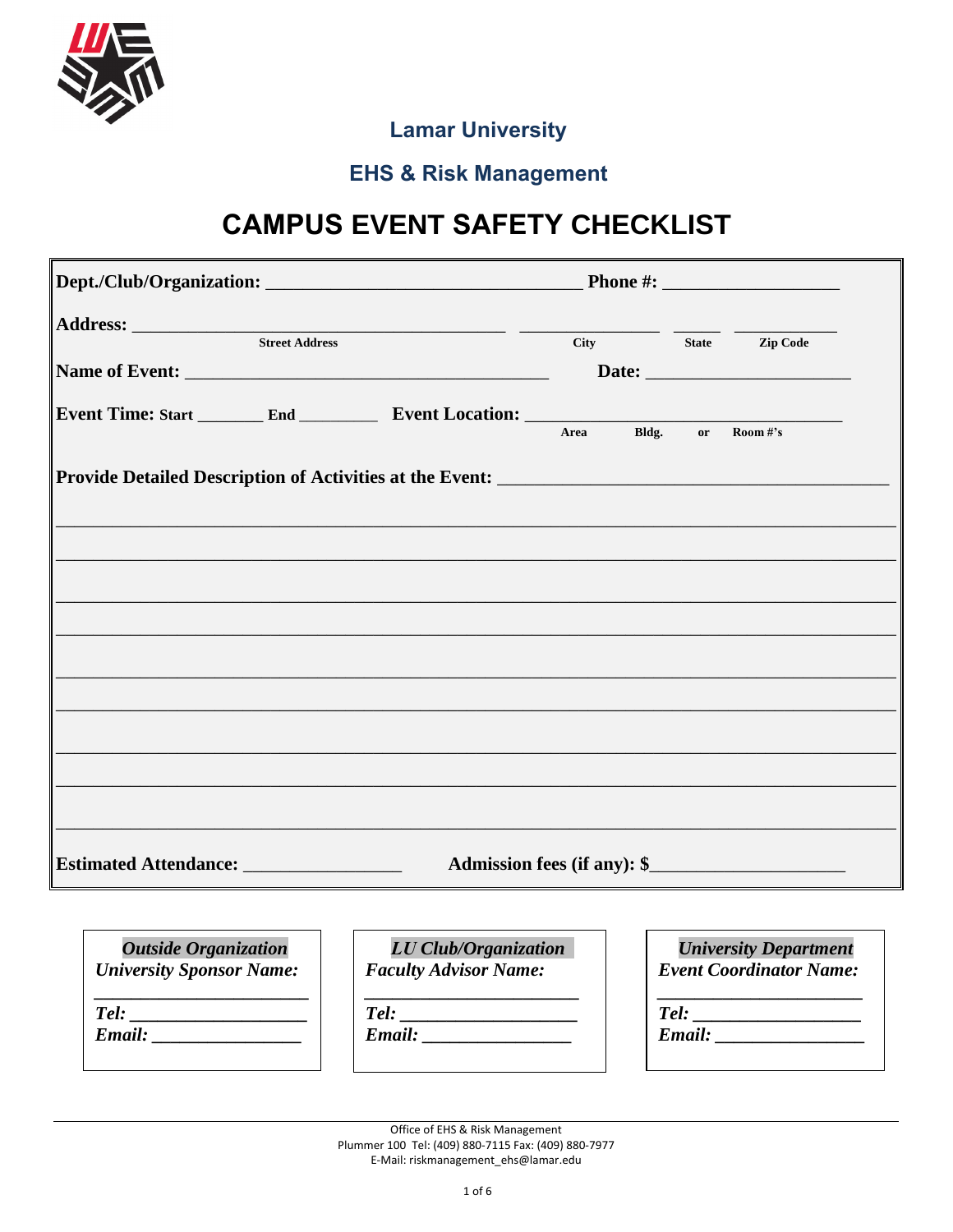## **SECTION A APPLICANT CHECKLIST**

### *Attach site plan/layout for event location*

|     | <b>SITE SELECTION</b>                                                                                                    |            |           |     |                 |
|-----|--------------------------------------------------------------------------------------------------------------------------|------------|-----------|-----|-----------------|
|     |                                                                                                                          | <b>Yes</b> | <b>No</b> | N/A | <b>Comments</b> |
| 1.  | Is the location selected appropriate<br>for this type of event?                                                          |            |           |     |                 |
| 2.  | Has the occupancy load/limit been<br>determined for location to be used?                                                 |            |           |     |                 |
| 3.  | Is the seating arrangement appropriate<br>for the event?                                                                 |            |           |     |                 |
| 4.  | Are stages and platforms appropriately<br>guarded and edges and steps highlighted<br>for clear visibility?               |            |           |     |                 |
| 5.  | Is the location adequately illuminated for<br>the time and type of event?                                                |            |           |     |                 |
| 6.  | Have special lighting arrangement been<br>made for outdoor location?                                                     |            |           |     |                 |
| 7.  | Does the location have at least two<br>means of egress that are remote from<br>each other?                               |            |           |     |                 |
| 8.  | Are all exits clearly visible and marked<br>to identify them as such?                                                    |            |           |     |                 |
| 9.  | Are exits so arranged and maintained as<br>to provide free and unobstructed egress<br>from all occupied areas?           |            |           |     |                 |
| 10. | Have stairs/stairwells and handrails been<br>inspected to assure that they are in good<br>condition?                     |            |           |     |                 |
| 11. | Will tents be used?<br>Enclosed tents must comply with<br>requirements of NFPA 101 & 102                                 |            |           |     |                 |
| 12. | Have walkways leading to and from the<br>event site been inspected for potential<br>slip & fall and trip & fall hazards? |            |           |     |                 |
| 13. | Have grassy areas to be used or in close<br>proximity been inspected for holes and<br>other hazards?                     |            |           |     |                 |

Office of EHS & Risk Management Plummer 100 Tel: (409) 880-7115 Fax: (409) 880-7977

E-Mail: riskmanagement\_ehs@lamar.edu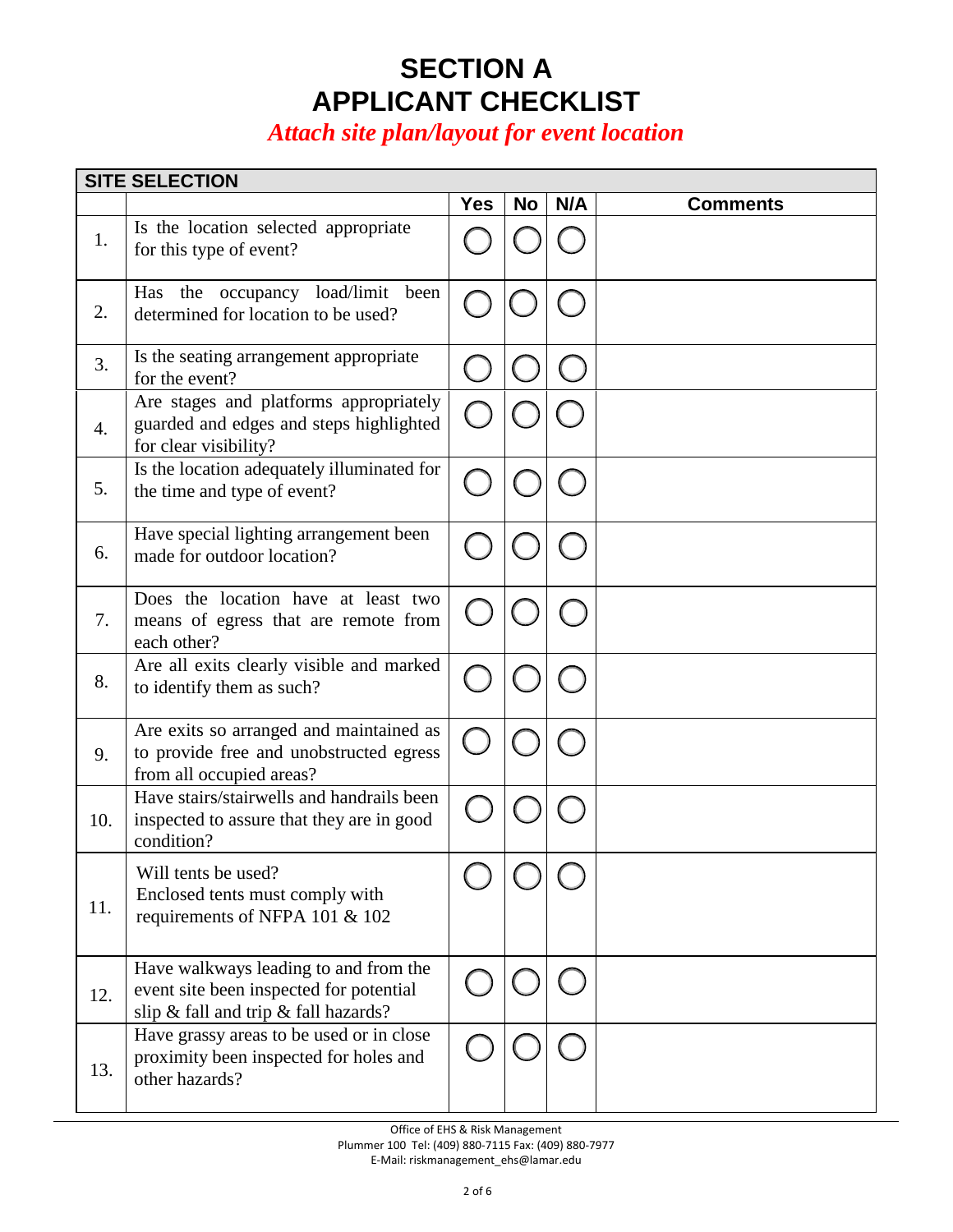| <b>SITE SELECTION</b>                                                                                                                              |     |              |                 |
|----------------------------------------------------------------------------------------------------------------------------------------------------|-----|--------------|-----------------|
|                                                                                                                                                    | Yes | $No$   $N/A$ | <b>Comments</b> |
| 14. Have you inspected areas in close<br>proximity to event location for standing<br>water or mosquito breeding areas, during<br>the rainy season? |     |              |                 |

|     | <b>FOOD &amp; REFRESHMENTS</b>                                                                                                       |            |           |     |                 |
|-----|--------------------------------------------------------------------------------------------------------------------------------------|------------|-----------|-----|-----------------|
|     |                                                                                                                                      | <b>Yes</b> | <b>No</b> | N/A | <b>Comments</b> |
| 1.  | Is food preparation and service in<br>accordance with LU Temporary Food<br>Dealer's Permit Guidelines - Food &<br>Food Preparations? |            |           |     |                 |
| 2.  | Have arrangements been made to keep<br>perishable foods refrigerated until they<br>are to be used?                                   |            |           |     |                 |
| 3.  | Have arrangements been made to:<br>• maintain 'hot foods' at a minimum of 165°F.<br>• maintain cold foods at a maximum of 40°F.      |            |           |     |                 |
| 4.  | Have arrangements been made for food<br>handlers to wash their hands with soap<br>and water?                                         |            |           |     |                 |
| 5.  | Are facilities available for potable<br>water?                                                                                       |            |           |     |                 |
| 6.  | Have arrangements been made for waste<br>management and disposal? (During and<br>after the event)                                    |            |           |     |                 |
| 7.  | Has the health status of the individuals<br>assigned for food preparation been<br>established?                                       |            |           |     |                 |
| 8.  | Will barbeque grill be setup at least 10 ft.<br>from any building?                                                                   |            |           |     |                 |
| 9.  | If alcohol is to be <b>served</b> , has applicant<br>provided written authorization signed by<br><b>University President?</b>        |            |           |     |                 |
| 10. | Does individual serving alcoholic<br>beverages have the appropriate TABC<br>certification?                                           |            |           |     |                 |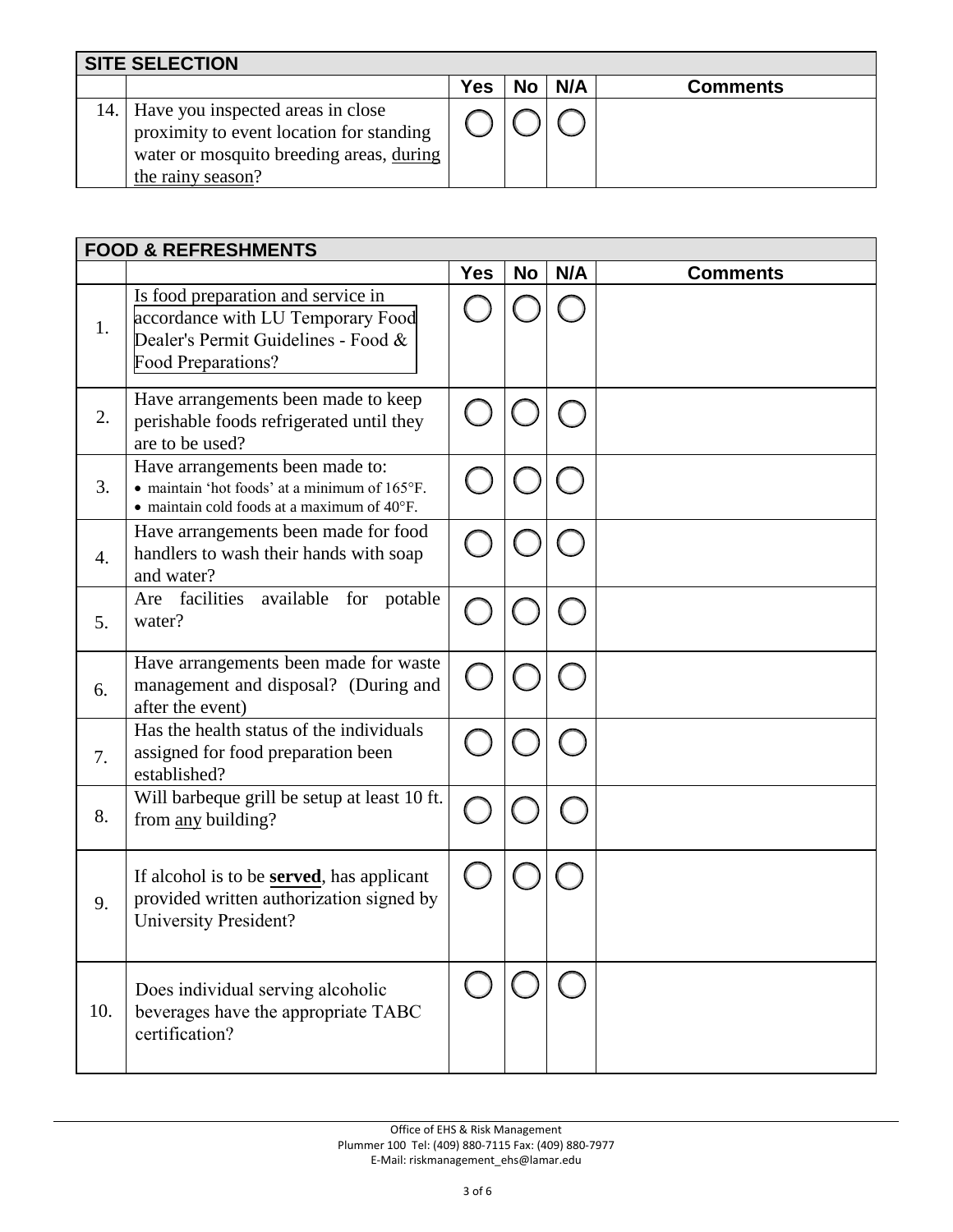|     | <b>OPERATIONS</b>                                                                                                                                                |            |           |     |                             |
|-----|------------------------------------------------------------------------------------------------------------------------------------------------------------------|------------|-----------|-----|-----------------------------|
|     |                                                                                                                                                                  | <b>Yes</b> | <b>No</b> | N/A | <b>Comments</b>             |
| 1.  | Has Risk Management reviewed the<br>event safety plan and approved the site<br>diagram?                                                                          |            |           |     | If No, state why not:       |
| 2.  | Is setup planned such that aisle ways and<br>doorways are free of cords, protrusions<br>and other obstructions that could cause<br>tripping, struck-by injuries? |            |           |     |                             |
| 3.  | Have arrangements been made for<br>emergency lighting?<br>(Outdoor activities may meet this<br>requirement with using portable<br>light trees)                   |            |           |     |                             |
| 4.  | Have responsibilities for execution of<br>emergency evacuation procedures been<br>addressed?                                                                     |            |           |     |                             |
| 5.  | Have appropriate accommodations been<br>made for emergency evacuation for<br>disabilities?<br>with<br>If<br>persons<br>Yes,<br>describe in comment box           |            |           |     |                             |
| 6.  | Is event setup planned such that access<br>to alarm activation and warning devices<br>are kept clear and accessible?                                             |            |           |     |                             |
| 7.  | Have security arrangements<br>been confirmed with Lamar<br>University Police Department?                                                                         |            |           |     | Date Confirmation Received: |
| 8.  | In addition to 7 above, have procedures<br>been established for effective crowd<br>control?                                                                      |            |           |     |                             |
| 9.  | Have arrangement been made to setup<br>barricades to clearly delineate areas for<br>pedestrian and vehicular traffic?                                            |            |           |     |                             |
| 10. | Have arrangement been made to maintain<br>radio communication between the event<br>organizers and event staff?                                                   |            |           |     |                             |
| 11. | Will event staff be clearly identifiable so<br>that guests may request help or<br>information?<br>(How will they me made identifiable)                           |            |           |     |                             |
| 12. | Are procedures in place to enforce the<br>University "No Smoking" Policy?                                                                                        |            |           |     |                             |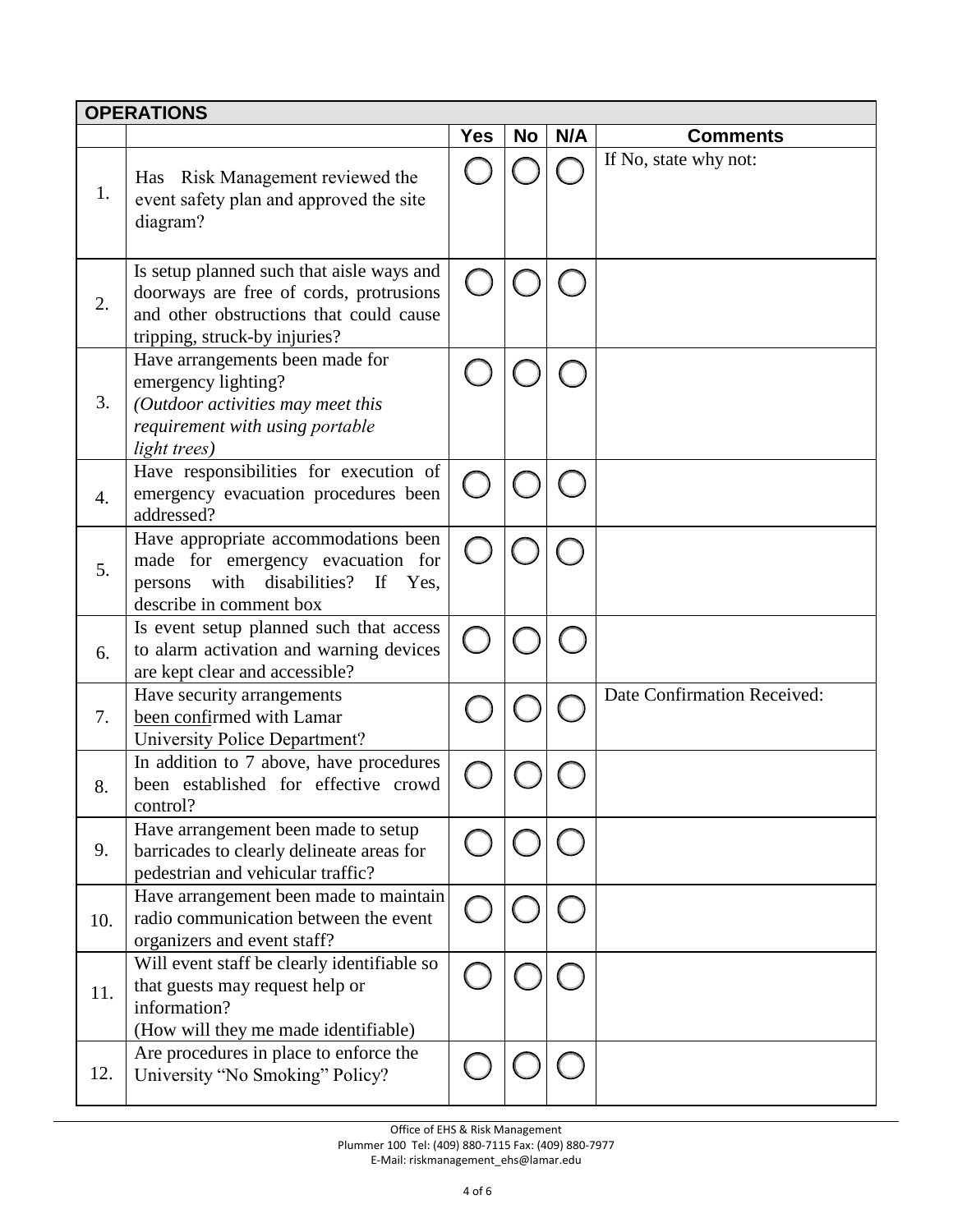|     | <b>OPERATIONS</b>                                                                                                     |            |           |     |                 |  |  |
|-----|-----------------------------------------------------------------------------------------------------------------------|------------|-----------|-----|-----------------|--|--|
|     |                                                                                                                       | <b>Yes</b> | <b>No</b> | N/A | <b>Comments</b> |  |  |
| 13. | Will any Special Equipment, High Risk<br>Activity or Animals be involved in the<br>event?                             |            |           |     |                 |  |  |
|     | Have accommodations been made to<br>assist persons with disabilities to fully<br>participate in the event as planned? |            |           |     |                 |  |  |
| 14. | <b>Mobility Impairments</b><br>$\theta$                                                                               |            |           |     |                 |  |  |
|     | Sight Impairments<br>$\theta$                                                                                         |            |           |     |                 |  |  |
|     | <b>Speech Impairments</b><br>$\theta$                                                                                 |            |           |     |                 |  |  |
|     | <b>Hearing Impairments</b><br>$\theta$                                                                                |            |           |     |                 |  |  |
|     | Other<br>H                                                                                                            |            |           |     |                 |  |  |

|    | <b>EVENTS INVOLVING FIRE, FLAME AND/OR HEAT</b>                                                                  |            |           |     |                 |  |  |
|----|------------------------------------------------------------------------------------------------------------------|------------|-----------|-----|-----------------|--|--|
|    |                                                                                                                  | <b>Yes</b> | <b>No</b> | N/A | <b>Comments</b> |  |  |
| 1. | Have all combustible decorative materials<br>that will be used in building been treated<br>with flame retardant? |            |           |     |                 |  |  |
| 2. | Will there be a firework display at<br>the event?                                                                |            |           |     |                 |  |  |
| 3. | Do you plan to have a bonfire at the<br>event?                                                                   |            |           |     |                 |  |  |
| 4. | Do you plan to have a barbecue at the<br>event?                                                                  |            |           |     |                 |  |  |
| 5. | Will post-event area inspection be<br>conducted to ensure that no fire or other<br>hazards are left on site?     |            |           |     |                 |  |  |
| 6. | Will any open flame devices such as<br>candles, food warmers be used?                                            |            |           |     |                 |  |  |